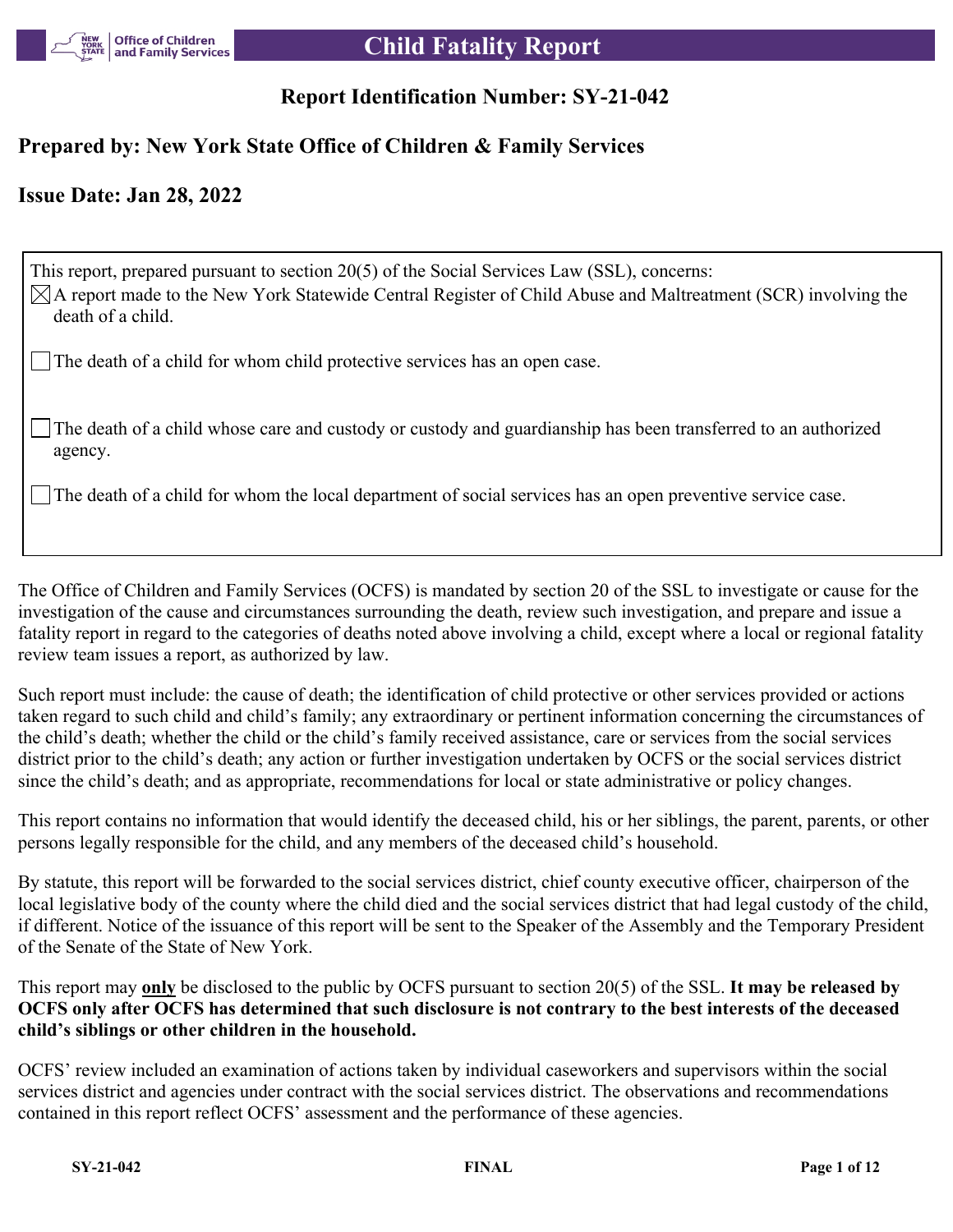

# **Abbreviations**

| <b>Relationships</b>                                 |                                                                       |                                       |  |  |  |  |
|------------------------------------------------------|-----------------------------------------------------------------------|---------------------------------------|--|--|--|--|
| <b>BM-Biological Mother</b>                          | <b>SM-Subject Mother</b>                                              | SC-Subject Child                      |  |  |  |  |
| <b>BF-Biological Father</b>                          | SF-Subject Father                                                     | OC-Other Child                        |  |  |  |  |
| MGM-Maternal Grand Mother                            | <b>MGF-Maternal Grand Father</b>                                      | FF-Foster Father                      |  |  |  |  |
| PGM-Paternal Grand Mother                            | PGF-Paternal Grand Father                                             | DCP-Day Care Provider                 |  |  |  |  |
| MGGM-Maternal Great Grand Mother                     | MGGF-Maternal Great Grand Father                                      | PGGF-Paternal Great Grand Father      |  |  |  |  |
| PGGM-Paternal Great Grand Mother                     | MA/MU-Maternal Aunt/Maternal Uncle PA/PU-Paternal Aunt/Paternal Uncle |                                       |  |  |  |  |
| <b>FM-Foster Mother</b>                              | <b>SS-Surviving Sibling</b>                                           | <b>PS-Parent Sub</b>                  |  |  |  |  |
| CH/CHN-Child/Children                                | <b>OA-Other Adult</b>                                                 |                                       |  |  |  |  |
|                                                      | Contacts                                                              |                                       |  |  |  |  |
| <b>LE-Law Enforcement</b>                            | <b>CW-Case Worker</b>                                                 | CP-Case Planner                       |  |  |  |  |
| Dr.-Doctor                                           | ME-Medical Examiner                                                   | <b>EMS-Emergency Medical Services</b> |  |  |  |  |
| DC-Day Care                                          | FD-Fire Department                                                    | <b>BM-Biological Mother</b>           |  |  |  |  |
| <b>CPS-Child Protective Services</b>                 |                                                                       |                                       |  |  |  |  |
|                                                      | <b>Allegations</b>                                                    |                                       |  |  |  |  |
| <b>FX-Fractures</b>                                  | <b>II-Internal Injuries</b>                                           | L/B/W-Lacerations/Bruises/Welts       |  |  |  |  |
| S/D/S-Swelling/Dislocation/Sprains                   | C/T/S-Choking/Twisting/Shaking                                        | B/S-Burns/Scalding                    |  |  |  |  |
| P/Nx-Poisoning/ Noxious Substance                    | <b>XCP-Excessive Corporal Punishment</b>                              | PD/AM-Parent's Drug Alcohol Misuse    |  |  |  |  |
| CD/A-Child's Drug/Alcohol Use                        | <b>LMC-Lack of Medical Care</b>                                       | <b>EdN-Educational Neglect</b>        |  |  |  |  |
| <b>EN-Emotional Neglect</b>                          | <b>SA-Sexual Abuse</b>                                                | M/FTTH-Malnutrition/Failure-to-thrive |  |  |  |  |
| IF/C/S-Inadequate Food/ Clothing/<br>Shelter         | <b>IG-Inadequate Guardianship</b>                                     | LS-Lack of Supervision                |  |  |  |  |
| Ab-Abandonment                                       | OTH/COI-Other                                                         |                                       |  |  |  |  |
|                                                      | <b>Miscellaneous</b>                                                  |                                       |  |  |  |  |
| <b>IND-Indicated</b>                                 | UNF-Unfounded                                                         | SO-Sexual Offender                    |  |  |  |  |
| Sub-Substantiated                                    | Unsub-Unsubstantiated                                                 | <b>DV-Domestic Violence</b>           |  |  |  |  |
| LDSS-Local Department of Social                      | <b>ACS-Administration for Children's</b>                              | NYPD-New York City Police             |  |  |  |  |
| Service                                              | Services                                                              | Department                            |  |  |  |  |
| PPRS-Purchased Preventive<br>Rehabilitative Services | TANF-Temporary Assistance to Needy<br>Families                        | FC-Foster Care                        |  |  |  |  |
| MH-Mental Health                                     | <b>ER-Emergency Room</b>                                              | <b>COS-Court Ordered Services</b>     |  |  |  |  |
| <b>OP-Order of Protection</b>                        | <b>RAP-Risk Assessment Profile</b>                                    | FASP-Family Assessment Plan           |  |  |  |  |
| <b>FAR-Family Assessment Response</b>                | Hx-History                                                            | Tx-Treatment                          |  |  |  |  |
| <b>CAC-Child Advocacy Center</b>                     | PIP-Program Improvement Plan                                          | yo-year(s) old                        |  |  |  |  |
| <b>CPR-Cardiopulmonary Resuscitation</b>             | ASTO-Allowing Sex Abuse to Occur                                      |                                       |  |  |  |  |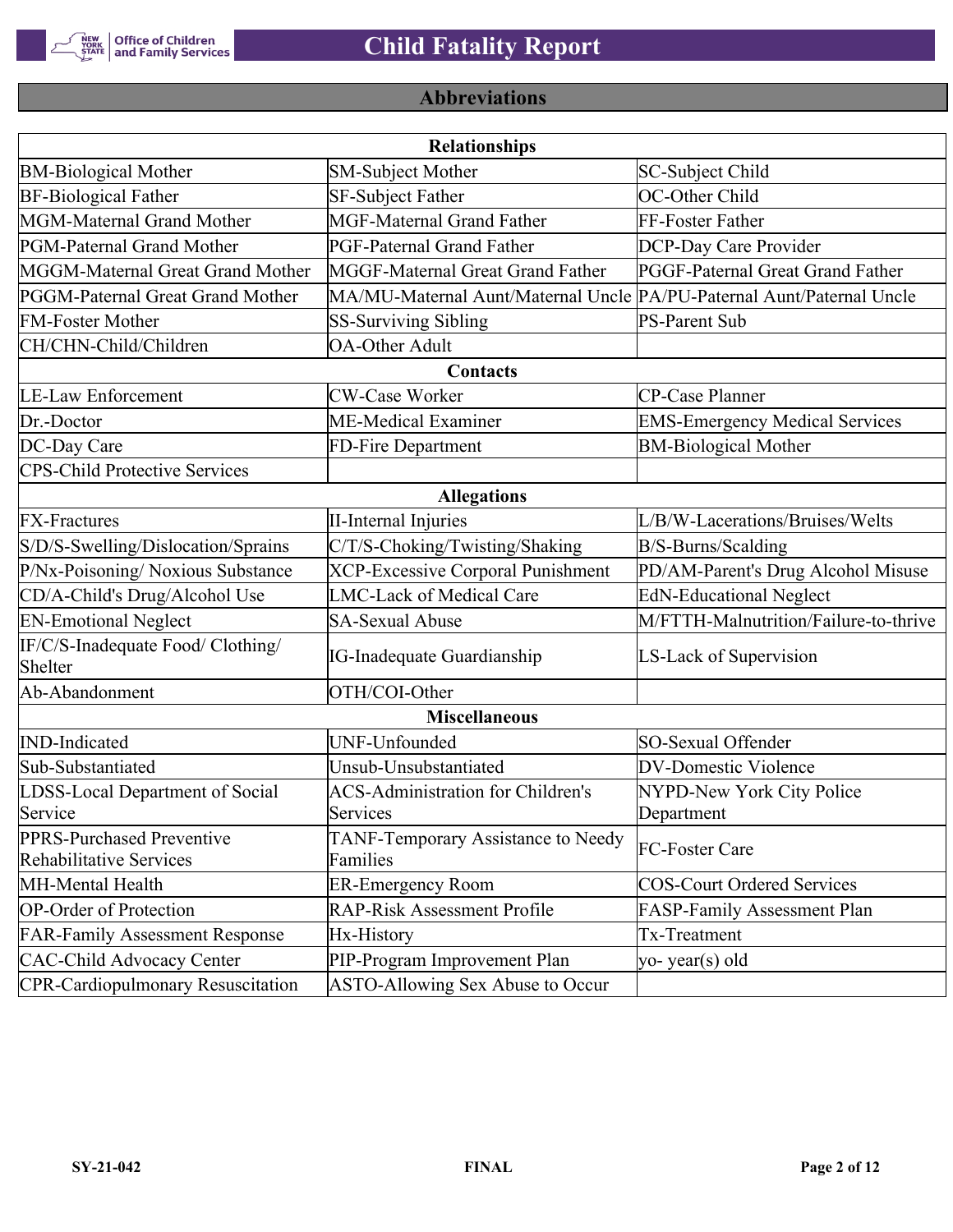### **Case Information**

**Report Type:** Child Deceased **Jurisdiction:** Oswego **Date of Death:** 08/16/2021

**Age:** 2 month(s) **Gender:** Female **Initial Date OCFS Notified:** 08/16/2021

### **Presenting Information**

An SCR report stated that on 8/15/21 at about 10:00PM, the mother and father went to bed with the 2-month-old subject child, sleeping with them in the same bed. On 8/16/21 at 4:00AM, the mother got up and fed the child formula and they went back to sleep. The parents woke up at 6:00AM to find the child unresponsive in the bed. She was bleeding from the nose and mouth and had a blue skin tone. Both of the parents attempted to perform cardiopulmonary resuscitation and called 911. The child was transported by emergency medical services to the hospital emergency room where she was pronounced deceased. It was alleged the child died as a result of co-sleeping with the mother and the father.

#### **Executive Summary**

On 8/16/21, Oswego County Department of Social Services (OCDSS) received an SCR report regarding the death of the 2-month-old female subject child that had occurred on the same date. At the time of the death, the child resided with the parents, grandparents and the 17-year-old uncle. The 17-year-old uncle was assessed to be safe in the care of the grandparents.

OCDSS completed collateral and casework contacts and learned that on the evening of 8/15/21, the mother fed the subject child and placed her to sleep in a bassinet located at the foot of the parents' bed. On the morning of 8/16/21, the mother changed the child's diaper and fed her formula. The mother placed the child back to sleep in the bassinet. A few hours later the mother woke up and picked the child up from the bassinet. The mother reported the child felt rigid and was not moving. The mother woke up the father and he called 911. The parents performed CPR until the arrival of emergency medical services. First responders arrived and transported the child to the hospital where she was pronounced deceased.

Law enforcement investigated the death and had not pursued any criminal charges at the time this report was written. An autopsy was performed, and the preliminary results were made available to OCDSS, which listed the cause and manner of death as pending further testing. The external examination showed a small female infant with no evidence of congenital disease or injury. The internal examination showed normal internal organs.

The parents and grandparents were offered grief counseling services but declined them. The 17-year-old uncle was enrolled in mental health counseling prior to the death and additional services were discussed with him. OCDSS had not yet determined the CPS investigation at the time this report was written.

### **Findings Related to the CPS Investigation of the Fatality**

### **Safety Assessment:**

- **Was sufficient information gathered to make the decision recorded on the:**
	- o **Approved Initial Safety Assessment?** Yes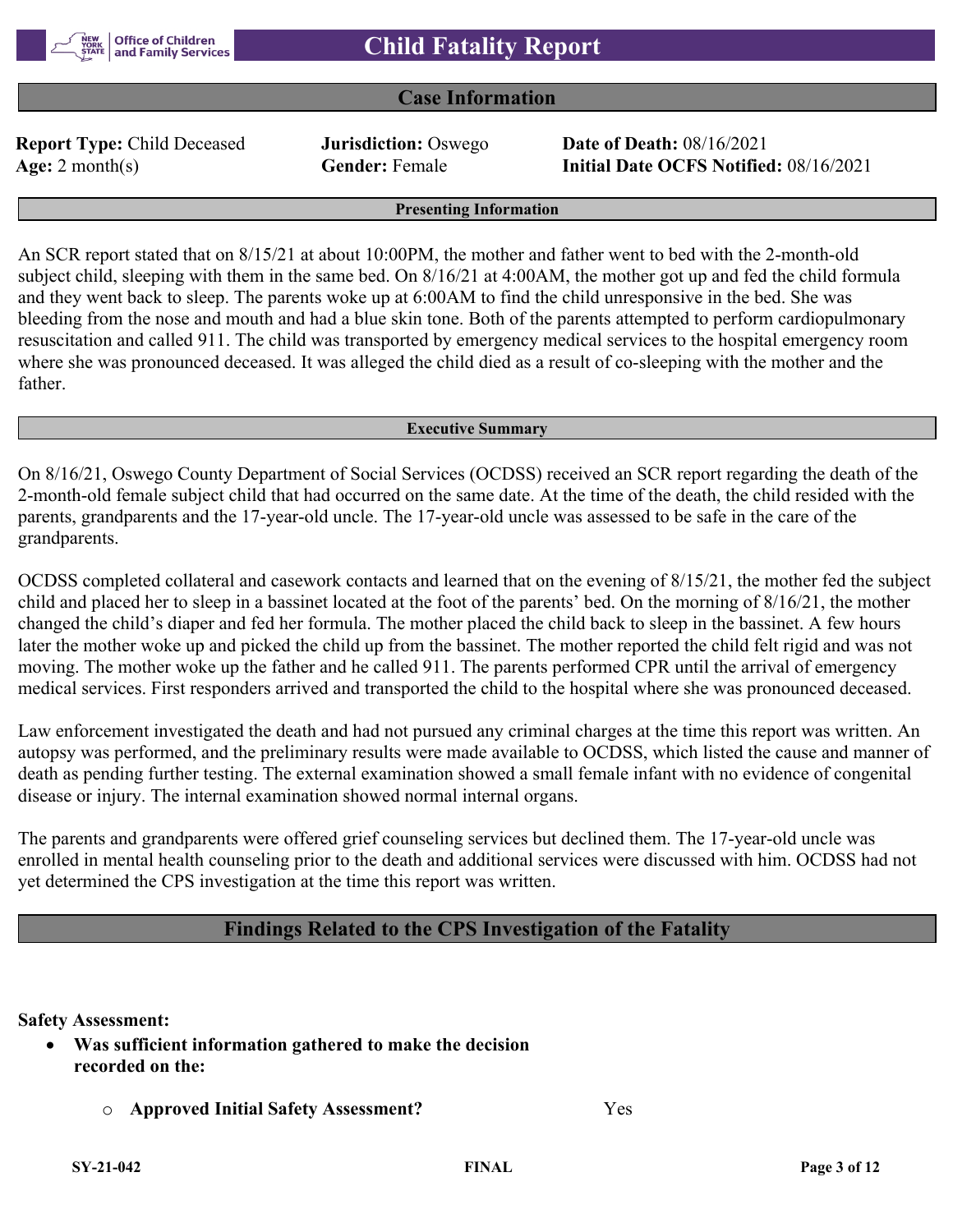

Casework activity was commensurate with case circumstances.

**Required Actions Related to the Fatality**

**Are there Required Actions related to the compliance issue(s)?**  $\Box$  Yes  $\Box$  No

### **Fatality-Related Information and Investigative Activities**

|                                           | <b>Incident Information</b>                                            |                            |
|-------------------------------------------|------------------------------------------------------------------------|----------------------------|
| <b>Date of Death: 08/16/2021</b>          | Time of Death: 08:39 AM                                                |                            |
|                                           | Time of fatal incident, if different than time of death:               | Unknown                    |
| County where fatality incident occurred:  |                                                                        | Oswego                     |
| Was 911 or local emergency number called? |                                                                        | Yes                        |
| <b>Time of Call:</b>                      |                                                                        | $07:11$ AM                 |
| Did EMS respond to the scene?             |                                                                        | Yes                        |
|                                           | At time of incident leading to death, had child used alcohol or drugs? | N/A                        |
| Child's activity at time of incident:     |                                                                        |                            |
| $\boxtimes$ Sleeping                      | Working                                                                | Driving / Vehicle occupant |
| Playing                                   | Eating                                                                 | Unknown                    |
| Other                                     |                                                                        |                            |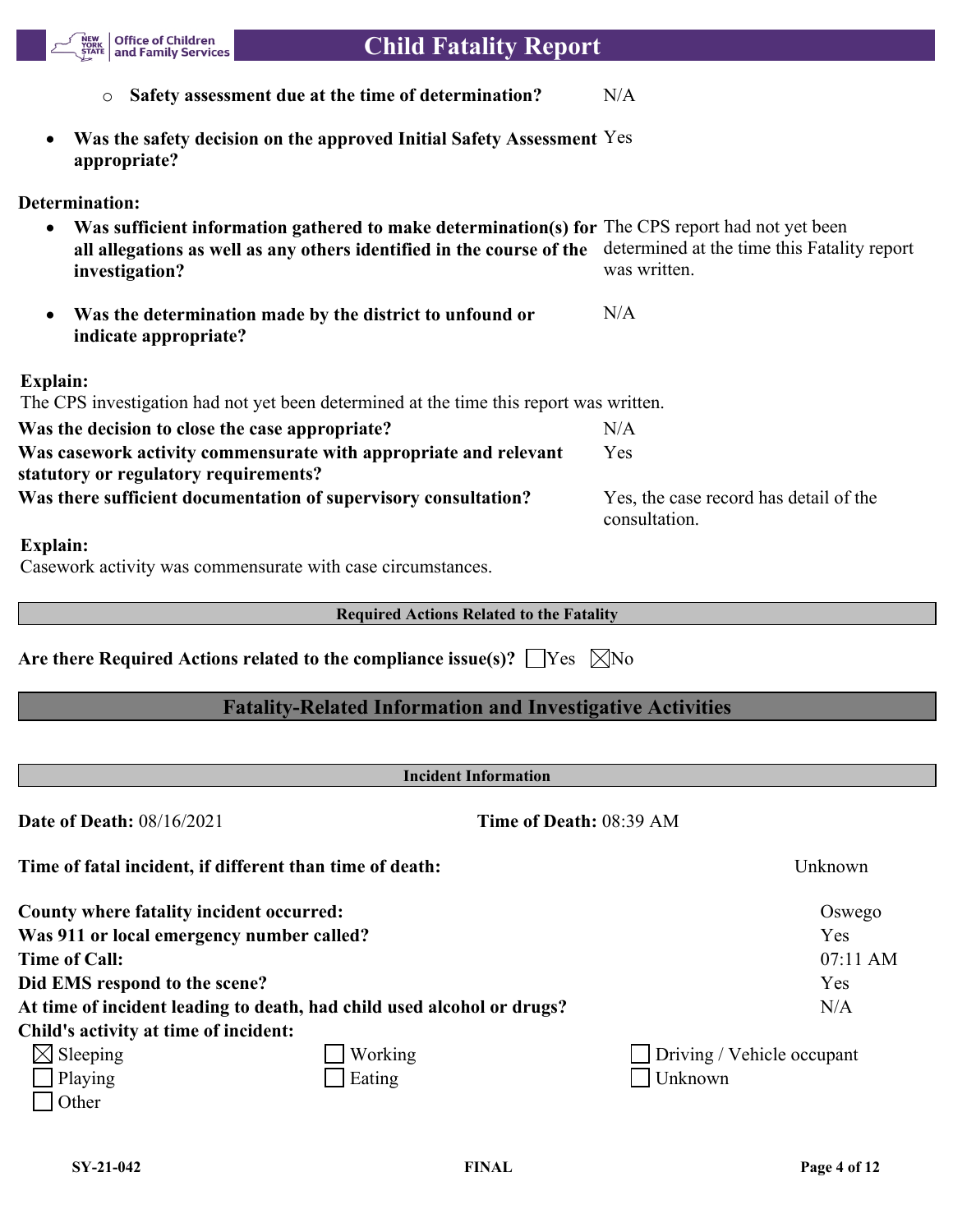

| Did child have supervision at time of incident leading to death? Yes                     |
|------------------------------------------------------------------------------------------|
| How long before incident was the child last seen by caretaker? 3 Hours                   |
| At time of incident was supervisor impaired? Not impaired.<br>$\cdots$ $\cdots$ $\cdots$ |

|  |  |  |  |  | At time of incident supervisor was: |  |  |
|--|--|--|--|--|-------------------------------------|--|--|
|--|--|--|--|--|-------------------------------------|--|--|

| Distracted | Absent |
|------------|--------|
|------------|--------|

| Asleep |  |  |  |
|--------|--|--|--|
|--------|--|--|--|

| Distracted | $\Box$ Absent |
|------------|---------------|
| Asleep     | $\Box$ Other: |

**Total number of deaths at incident event:**

**Children ages 0-18:** 1 **Adults:** 0

### **Household Composition at time of Fatality**

| Household                  | Relationship                       | Role                | Gender | Age                    |
|----------------------------|------------------------------------|---------------------|--------|------------------------|
| Deceased Child's Household | Aunt/Uncle                         | No Role             | Male   | $17$ Year(s)           |
| Deceased Child's Household | Deceased Child                     | Alleged Victim      | Female | $2$ Month(s)           |
| Deceased Child's Household | Father                             | Alleged Perpetrator | Male   | $30$ Year(s)           |
| Deceased Child's Household | Grandparent                        | No Role             | Female | $57$ Year(s)           |
| Deceased Child's Household | Grandparent                        | No Role             | Male   | $ 48 \text{ Year}(s) $ |
| Deceased Child's Household | Mother                             | Alleged Perpetrator | Female | $30$ Year(s)           |
| Other Household 1          | Other Adult - Father of 17yo uncle | No Role             | Male   | $ 55 \text{ Year}(s) $ |

### **LDSS Response**

Upon receipt of the SCR report on 8/16/21, OCDSS initiated their investigation and coordinated efforts with LE, notified the district attorney's office, conducted a CPS history check, interviewed the family, assessed the safety of the 17-year-old uncle and spoke to the source.

OCDSS obtained information from law enforcement regarding the fatality, as they had completed interviews with the grandparents and parents prior to child protective services arrival to the home. On 8/15/21, the mother and child drove the father to work and then spent time with a family friend. The mother left the child with one of the friends while she went to the grocery store. Later on in the day, the mother took the child to pick up the father from work and they returned home around 10:30PM. The mother fed the subject child and placed her to sleep in a bassinet located at the foot of the parents' bed. On the morning of 8/16/21, the mother changed the child's diaper and attempted to feed her four ounces of formula; however, she would only eat two. The mother placed the child back to sleep in the bassinet. A few hours later the mother woke up and picked the child up from the bassinet. The mother reported the child felt rigid and was not moving and she had wet blood around her nostrils. The mother woke up the father and he called 911. The parents performed CPR until the arrival of emergency medical services.

The grandmother reported that it was typical for the parents to co-sleep with the child. The parents denied that they had coslept with the child the night of the fatality. The mother stated she placed the child to sleep on her back in a basinet; however, the father had reported that the child was sleeping on her stomach. The child was wearing a onesie and there was a small blanket in the basinet. The preliminary autopsy report stated that lividity was noted on both anterior and posterior surfaces of the child's body suggesting that at some point she was lying in the prone position.

The 17-year-old uncle was not present when the fatality occurred. He was interviewed and did not report any safety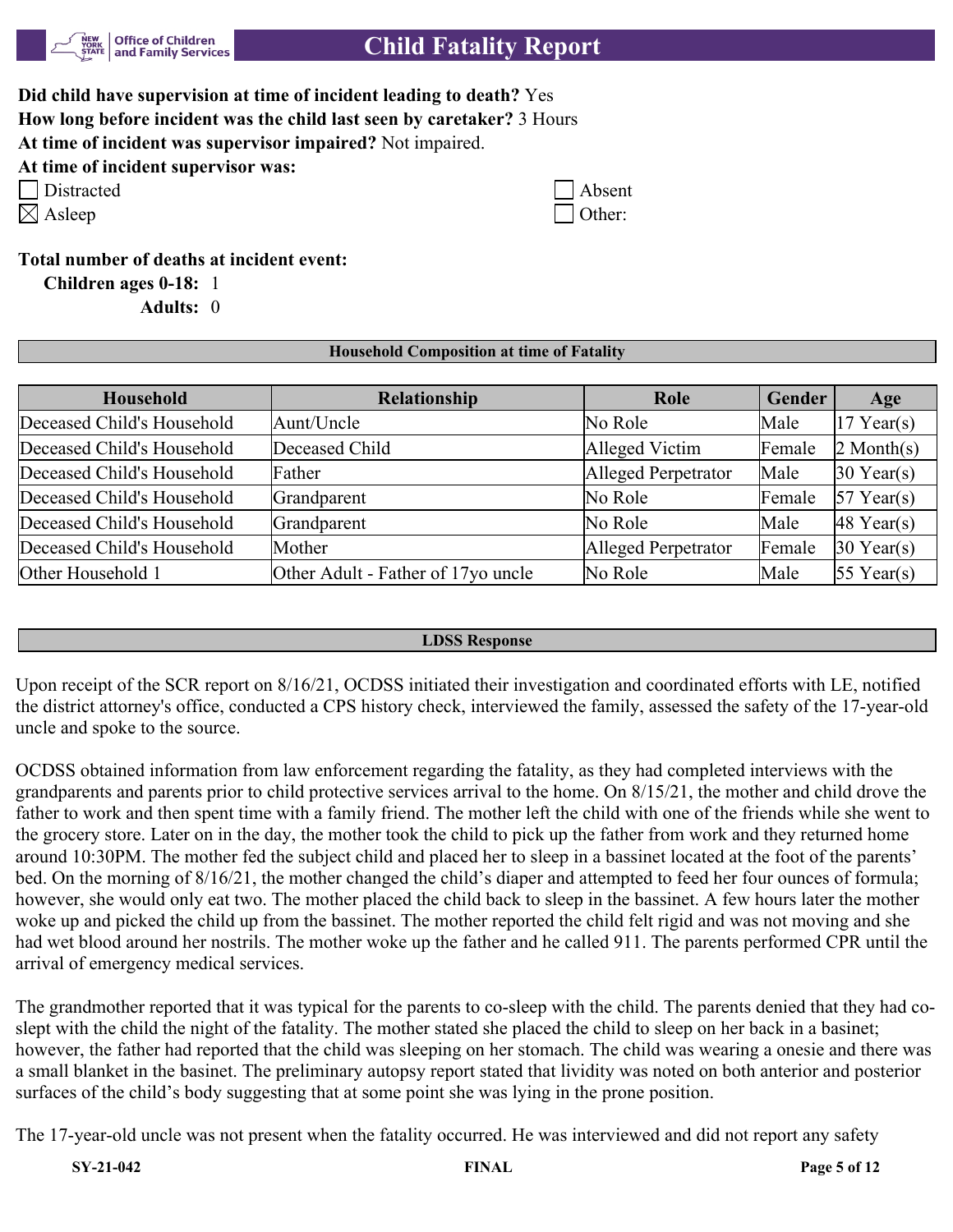

concerns. The 17-year-old expressed a desire to increase his mental health counseling, which OCDSS coordinated. The father had three other children who resided with their mother in Oneida County. The father had no contact with them. The siblings' mother had an open preventive services case at the time of the death. Oneida County assessed the safety of the surviving siblings at the request of OCDSS.

OCDSS visited the home and determined it was cluttered, but there were no safety concerns for the 17-year-old uncle. OCDSS spoke with collaterals, who reported the subject child was born premature by C-section. She spent twelve days in the NICU. The pediatrician last examined the child for a routine well child exam on 8/11/21 and there were no abnormal findings. The parents were educated on safe sleep guidelines during the child's medical appointments and reported the child slept on her back separate from them.

### **Official Manner and Cause of Death**

**Official Manner:** Pending **Primary Cause of Death:** Pending **Person Declaring Official Manner and Cause of Death:** Medical Examiner

### **Multidisciplinary Investigation/Review**

### **Was the fatality investigation conducted by a Multidisciplinary Team (MDT)?**Yes

### **Was the fatality referred to an OCFS approved Child Fatality Review Team?**Yes

**Comments:** OCDSS indicated in their 24-hour fatality report that the fatality would be referred to their OCFS approved Child Fatality Review Team.

| <b>SCR Fatality Report Summary</b>                                 |                                        |                                  |                                     |  |  |  |
|--------------------------------------------------------------------|----------------------------------------|----------------------------------|-------------------------------------|--|--|--|
|                                                                    |                                        |                                  |                                     |  |  |  |
| <b>Alleged Victim(s)</b>                                           | <b>Alleged Perpetrator(s)</b>          | Allegation(s)                    | <b>Allegation</b><br><b>Outcome</b> |  |  |  |
| 058847 - Deceased Child, Female, 2<br>$\mathbf{Month}(s)$          | 058848 - Mother, Female, 30<br>Year(s) | DOA / Fatality                   | Pending                             |  |  |  |
| 058847 - Deceased Child, Female, 2<br>$\mathbf{Month}(\mathbf{s})$ | 058848 - Mother, Female, 30<br>Year(s) | Inadequate Guardianship          | Pending                             |  |  |  |
| 058847 - Deceased Child, Female, 2<br>$\mathbf{Month}(\mathbf{s})$ | 058848 - Mother, Female, 30<br>Year(s) | Lacerations / Bruises /<br>Welts | Pending                             |  |  |  |
| 058847 - Deceased Child, Female, 2<br>$\text{Month}(s)$            | 058849 - Father, Male, 30<br>Year(s)   | DOA / Fatality                   | Pending                             |  |  |  |
| 058847 - Deceased Child, Female, 2<br>$\mathbf{Month}(\mathbf{s})$ | 058849 - Father, Male, 30<br>Year(s)   | Inadequate Guardianship          | Pending                             |  |  |  |
| 058847 - Deceased Child, Female, 2<br>$\mathbf{Month}(s)$          | 058849 - Father, Male, 30<br>Year(s)   | Lacerations / Bruises /<br>Welts | Pending                             |  |  |  |

### **CPS Fatality Casework/Investigative Activities**

|                        | <b>Yes</b> | N <sub>0</sub> | N/A | <b>Unable to</b><br><b>Determine</b> |
|------------------------|------------|----------------|-----|--------------------------------------|
| All children observed? |            |                |     |                                      |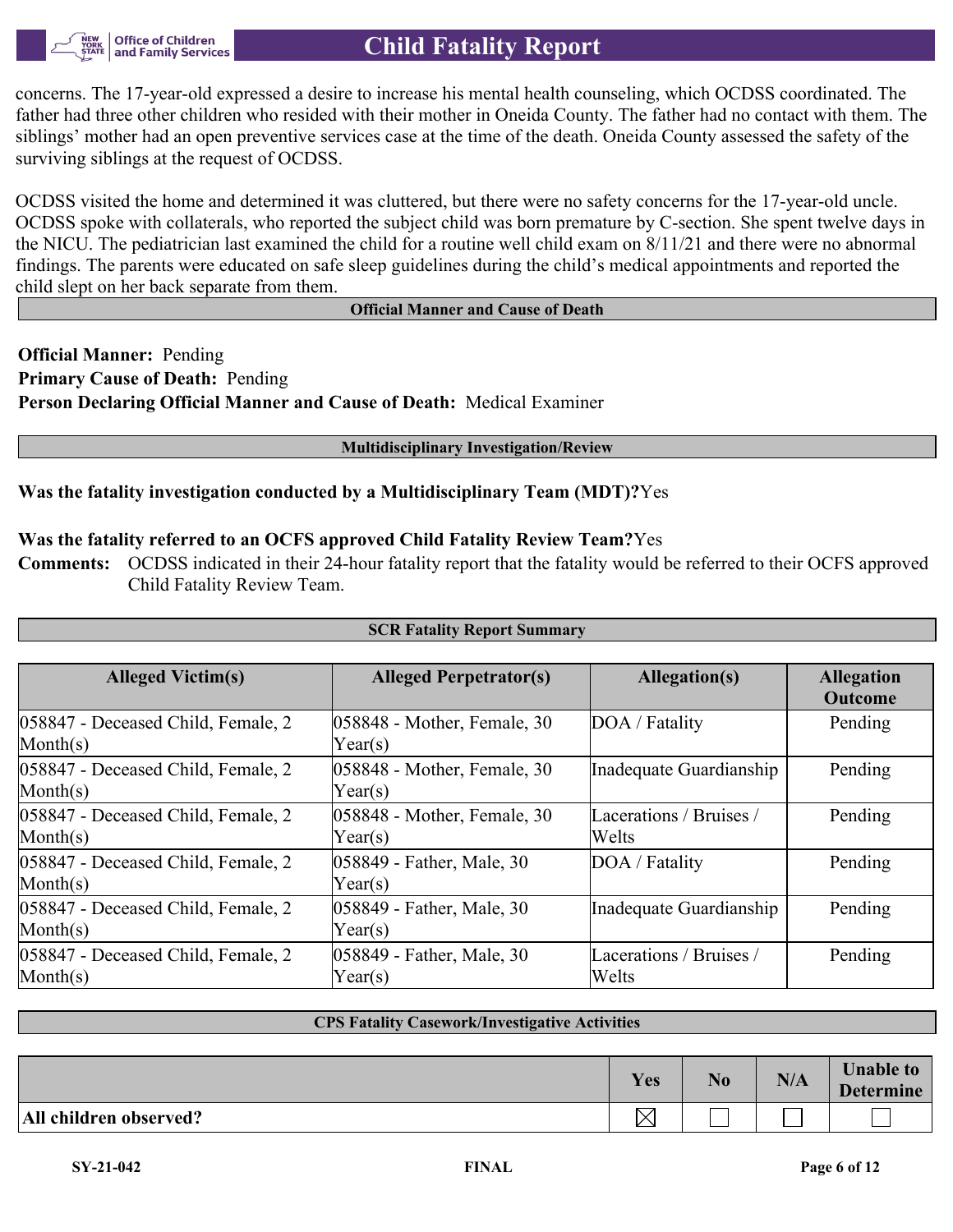| When appropriate, children were interviewed?                                                                                                                              | $\boxtimes$ |             |  |
|---------------------------------------------------------------------------------------------------------------------------------------------------------------------------|-------------|-------------|--|
| Alleged subject(s) interviewed face-to-face?                                                                                                                              | $\boxtimes$ |             |  |
| All 'other persons named' interviewed face-to-face?                                                                                                                       | $\times$    |             |  |
| Contact with source?                                                                                                                                                      | $\times$    |             |  |
| All appropriate Collaterals contacted?                                                                                                                                    |             | $\boxtimes$ |  |
| <b>Emergency Room Personnel</b>                                                                                                                                           |             | $\boxtimes$ |  |
| Was a death-scene investigation performed?                                                                                                                                | $\boxtimes$ |             |  |
| Was there discussion with all parties (youth, other household members,<br>and staff) who were present that day (if nonverbal, observation and<br>comments in case notes)? | $\boxtimes$ |             |  |
| Coordination of investigation with law enforcement?                                                                                                                       | $\boxtimes$ |             |  |
| Was there timely entry of progress notes and other required<br>documentation?                                                                                             | $\boxtimes$ |             |  |

| <b>Fatality Safety Assessment Activities</b>                                                                                                    |             |             |     |                                      |
|-------------------------------------------------------------------------------------------------------------------------------------------------|-------------|-------------|-----|--------------------------------------|
|                                                                                                                                                 |             |             |     |                                      |
|                                                                                                                                                 | Yes         | No          | N/A | <b>Unable to</b><br><b>Determine</b> |
| Were there any surviving siblings or other children in the household?                                                                           | $\boxtimes$ |             |     |                                      |
| Was there an adequate assessment of impending or immediate danger to surviving siblings/other children in the<br>household named in the report: |             |             |     |                                      |
| Within 24 hours?                                                                                                                                | $\boxtimes$ |             |     |                                      |
| At 7 days?                                                                                                                                      | $\boxtimes$ |             |     |                                      |
| At 30 days?                                                                                                                                     | $\boxtimes$ |             |     |                                      |
| Was there an approved Initial Safety Assessment for all surviving<br>siblings/ other children in the household within 24 hours?                 | $\boxtimes$ |             |     |                                      |
| Are there any safety issues that need to be referred back to the local<br>district?                                                             |             | $\boxtimes$ |     |                                      |
| When safety factors were present that placed the surviving siblings/other                                                                       |             |             |     |                                      |

| When safety factors were present that placed the surviving siblings/other |  |             |  |
|---------------------------------------------------------------------------|--|-------------|--|
| children in the household in impending or immediate danger of serious     |  | $\boxtimes$ |  |
| harm, were the safety interventions, including parent/caretaker actions   |  |             |  |
| adequate?                                                                 |  |             |  |

### **Fatality Risk Assessment / Risk Assessment Profile**

|                                                    | Yes | No. | N/A | <b>Unable to</b><br><b>Determine</b> |
|----------------------------------------------------|-----|-----|-----|--------------------------------------|
| Was the risk assessment/RAP adequate in this case? |     |     |     |                                      |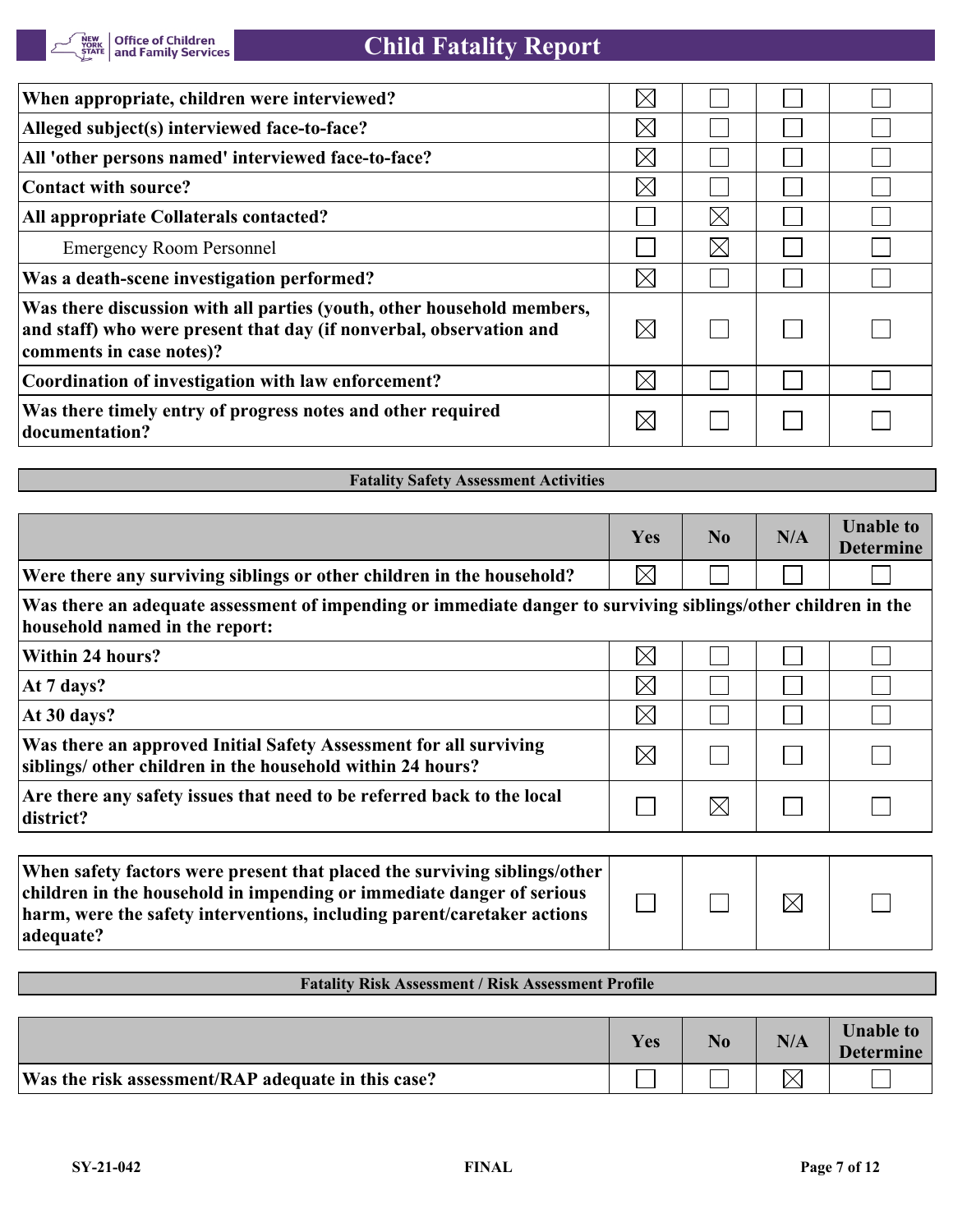

| During the course of the investigation, was sufficient information<br>gathered to assess risk to all surviving siblings/other children in the<br>household? |          |          |  |  |  |
|-------------------------------------------------------------------------------------------------------------------------------------------------------------|----------|----------|--|--|--|
| Was there an adequate assessment of the family's need for services?                                                                                         | $\times$ |          |  |  |  |
| Did the protective factors in this case require the LDSS to file a petition<br>in Family Court at any time during or after the investigation?               |          | $\times$ |  |  |  |
| Were appropriate/needed services offered in this case                                                                                                       | $\times$ |          |  |  |  |
| <b>Explain:</b><br>The Risk Assessment Profile had not yet been completed at the time this report was written.                                              |          |          |  |  |  |

### **Placement Activities in Response to the Fatality Investigation**

|                                                                                                                                                                                                       | Yes | N <sub>0</sub> | N/A | <b>Unable to</b><br><b>Determine</b> |
|-------------------------------------------------------------------------------------------------------------------------------------------------------------------------------------------------------|-----|----------------|-----|--------------------------------------|
| Did the safety factors in the case show the need for the surviving<br>siblings/other children in the household be removed or placed in foster<br>care at any time during this fatality investigation? |     | $\boxtimes$    |     |                                      |
| Were there surviving children in the household that were removed either<br>as a result of this fatality report / investigation or for reasons unrelated<br>to this fatality?                          |     | $\boxtimes$    |     |                                      |

### **Legal Activity Related to the Fatality**

**Was there legal activity as a result of the fatality investigation?** There was no legal activity.

### **Services Provided to the Family in Response to the Fatality**

| <b>Services</b>               | <b>Provided</b><br><b>After</b><br><b>Death</b> | Offered,<br>but<br><b>Refused</b> | Offered,<br><b>Unknown</b><br>if Used | <b>Not</b><br><b>Offered</b> | <b>Needed</b><br>but<br>Unavailable | N/A         | <b>CDR</b><br><b>Lead to</b><br><b>Referral</b> |
|-------------------------------|-------------------------------------------------|-----------------------------------|---------------------------------------|------------------------------|-------------------------------------|-------------|-------------------------------------------------|
| <b>Bereavement counseling</b> |                                                 |                                   | $\times$                              |                              |                                     |             |                                                 |
| <b>Economic support</b>       |                                                 |                                   |                                       |                              |                                     | $\boxtimes$ |                                                 |
| <b>Funeral arrangements</b>   |                                                 |                                   |                                       | $\boxtimes$                  |                                     |             |                                                 |
| <b>Housing assistance</b>     |                                                 |                                   |                                       |                              |                                     | $\boxtimes$ |                                                 |
| <b>Mental health services</b> |                                                 |                                   | $\times$                              |                              |                                     |             |                                                 |
| <b>Foster care</b>            |                                                 |                                   |                                       |                              |                                     | $\boxtimes$ |                                                 |
| <b>Health care</b>            |                                                 |                                   |                                       |                              |                                     | $\boxtimes$ |                                                 |
| <b>Legal services</b>         |                                                 |                                   |                                       |                              |                                     | $\boxtimes$ |                                                 |
| <b>Family planning</b>        |                                                 |                                   |                                       |                              |                                     | $\boxtimes$ |                                                 |
| <b>Homemaking Services</b>    |                                                 |                                   |                                       |                              |                                     | $\boxtimes$ |                                                 |
| <b>Parenting Skills</b>       |                                                 |                                   |                                       |                              |                                     | $\boxtimes$ |                                                 |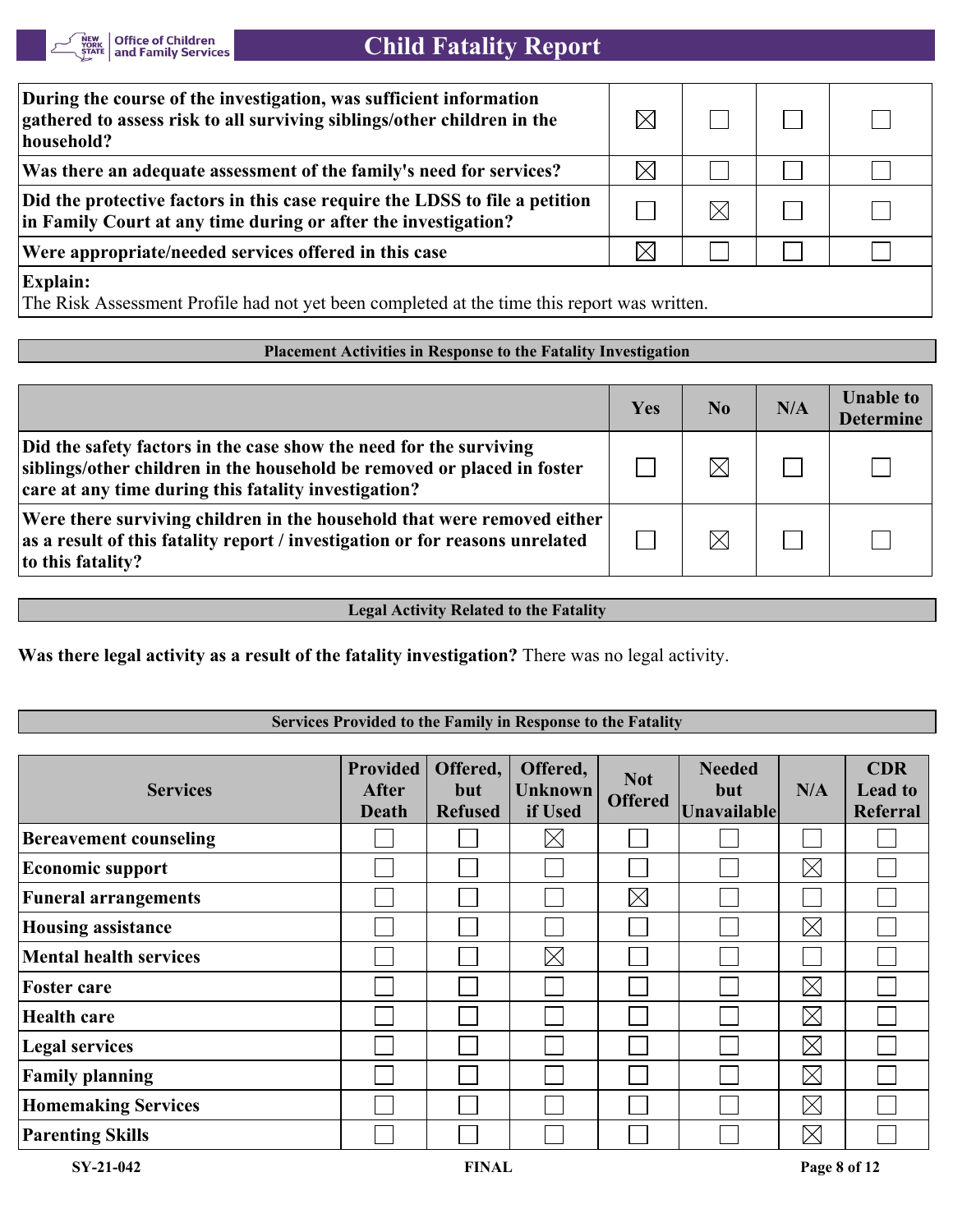

| Domestic Violence Services                  |  |  |  |  |
|---------------------------------------------|--|--|--|--|
| <b>Early Intervention</b>                   |  |  |  |  |
| Alcohol/Substance abuse                     |  |  |  |  |
| <b>Child Care</b>                           |  |  |  |  |
| Intensive case management                   |  |  |  |  |
| <b>Family or others as safety resources</b> |  |  |  |  |
| <b>Other</b>                                |  |  |  |  |

### **Were services provided to siblings or other children in the household to address any immediate needs and support their well-being in response to the fatality?** Yes

**Explain:**

OCDSS discussed counseling services with the 17-year-old uncle.

### **Were services provided to parent(s) and other care givers to address any immediate needs related to the fatality?** Yes

**Explain:**

OCDSS provided the parents and grandparents with information on grief counseling; however, they declined to utilize the services.

### **History Prior to the Fatality**

| <b>Child Information</b>                                                             |                |  |
|--------------------------------------------------------------------------------------|----------------|--|
|                                                                                      |                |  |
| Did the child have a history of alleged child abuse/maltreatment?                    | No             |  |
| Was the child ever placed outside of the home prior to the death?                    | N <sub>o</sub> |  |
| Were there any siblings ever placed outside of the home prior to this child's death? | No.            |  |
| Was the child acutely ill during the two weeks before death?                         | No             |  |
|                                                                                      |                |  |

### **Infants Under One Year Old**

### **During pregnancy, mother:**

Had medical complications / infections Had heavy alcohol use

- $\Box$  Misused over-the-counter or prescription drugs  $\Box$  Smoked tobacco
- Experienced domestic violence Used illicit drugs
- Was not noted in the case record to have any of the issues listed

### **Infant was born:**

- Drug exposed With fetal alcohol effects or syndrome
- $\boxtimes$  With neither of the issues listed noted in case record

## **CPS - Investigative History Three Years Prior to the Fatality**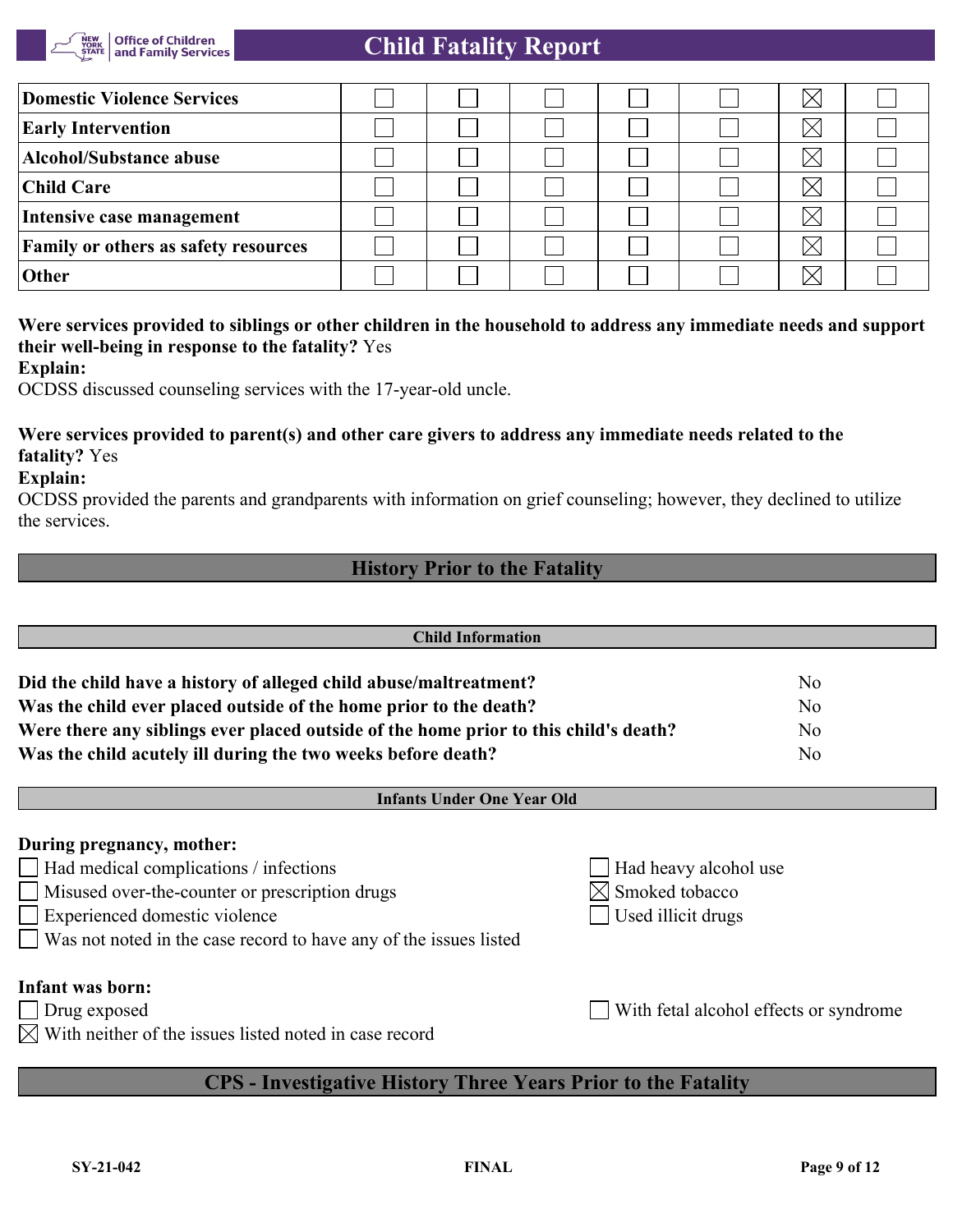

| <b>Alleged</b><br>Victim(s) | <b>Alleged</b><br>Perpetrator(s) | <b>Allegation(s)</b>                                                                                                                                                                                                                                                                                                                                                                                                                                                                                                                                                                                                                                                                                                                                                                                                                                                                                                                                                                                                                                                                                                                         | <b>Allegation</b><br><b>Outcome</b> | Compliance<br>Issue(s)                                                                                         |
|-----------------------------|----------------------------------|----------------------------------------------------------------------------------------------------------------------------------------------------------------------------------------------------------------------------------------------------------------------------------------------------------------------------------------------------------------------------------------------------------------------------------------------------------------------------------------------------------------------------------------------------------------------------------------------------------------------------------------------------------------------------------------------------------------------------------------------------------------------------------------------------------------------------------------------------------------------------------------------------------------------------------------------------------------------------------------------------------------------------------------------------------------------------------------------------------------------------------------------|-------------------------------------|----------------------------------------------------------------------------------------------------------------|
| 9 Years                     | Female, 29 Years                 | <b>Excessive Corporal</b><br>Punishment                                                                                                                                                                                                                                                                                                                                                                                                                                                                                                                                                                                                                                                                                                                                                                                                                                                                                                                                                                                                                                                                                                      |                                     | No                                                                                                             |
| 9 Years                     | Female, 29 Years                 | Lacerations / Bruises<br>Welts                                                                                                                                                                                                                                                                                                                                                                                                                                                                                                                                                                                                                                                                                                                                                                                                                                                                                                                                                                                                                                                                                                               |                                     |                                                                                                                |
| 9 Years                     | Female, 29 Years                 | Parents Drug /<br><b>Alcohol Misuse</b>                                                                                                                                                                                                                                                                                                                                                                                                                                                                                                                                                                                                                                                                                                                                                                                                                                                                                                                                                                                                                                                                                                      | Substantiated                       |                                                                                                                |
| 7 Years                     | Female, 29 Years                 | <b>Excessive Corporal</b><br>Punishment                                                                                                                                                                                                                                                                                                                                                                                                                                                                                                                                                                                                                                                                                                                                                                                                                                                                                                                                                                                                                                                                                                      |                                     |                                                                                                                |
| 7 Years                     | Female, 29 Years                 | Lacerations / Bruises<br>Welts                                                                                                                                                                                                                                                                                                                                                                                                                                                                                                                                                                                                                                                                                                                                                                                                                                                                                                                                                                                                                                                                                                               |                                     |                                                                                                                |
| 7 Years                     | Female, 29 Years                 | Parents Drug /<br><b>Alcohol Misuse</b>                                                                                                                                                                                                                                                                                                                                                                                                                                                                                                                                                                                                                                                                                                                                                                                                                                                                                                                                                                                                                                                                                                      | Substantiated                       |                                                                                                                |
| 4 Years                     | Female, 29 Years                 | <b>Excessive Corporal</b><br>Punishment                                                                                                                                                                                                                                                                                                                                                                                                                                                                                                                                                                                                                                                                                                                                                                                                                                                                                                                                                                                                                                                                                                      |                                     |                                                                                                                |
| 4 Years                     | Female, 29 Years                 | Lacerations / Bruises<br>Welts                                                                                                                                                                                                                                                                                                                                                                                                                                                                                                                                                                                                                                                                                                                                                                                                                                                                                                                                                                                                                                                                                                               |                                     |                                                                                                                |
| 4 Years                     | Female, 29 Years                 | Parents Drug /<br><b>Alcohol Misuse</b>                                                                                                                                                                                                                                                                                                                                                                                                                                                                                                                                                                                                                                                                                                                                                                                                                                                                                                                                                                                                                                                                                                      | Substantiated                       |                                                                                                                |
| 9 Years                     | Female, 29 Years                 | Inadequate<br>Guardianship                                                                                                                                                                                                                                                                                                                                                                                                                                                                                                                                                                                                                                                                                                                                                                                                                                                                                                                                                                                                                                                                                                                   | Substantiated                       |                                                                                                                |
| 7 Years                     | Female, 29 Years                 | Inadequate<br>Guardianship                                                                                                                                                                                                                                                                                                                                                                                                                                                                                                                                                                                                                                                                                                                                                                                                                                                                                                                                                                                                                                                                                                                   | Substantiated                       |                                                                                                                |
| 4 Years                     | Female, 29 Years                 | Inadequate<br>Guardianship                                                                                                                                                                                                                                                                                                                                                                                                                                                                                                                                                                                                                                                                                                                                                                                                                                                                                                                                                                                                                                                                                                                   | Substantiated                       |                                                                                                                |
| 9 Years                     | siblings, Male, 33 Years         | Inadequate<br>Guardianship                                                                                                                                                                                                                                                                                                                                                                                                                                                                                                                                                                                                                                                                                                                                                                                                                                                                                                                                                                                                                                                                                                                   | Substantiated                       |                                                                                                                |
| 7 Years                     | siblings, Male, 33 Years         | Inadequate<br>Guardianship                                                                                                                                                                                                                                                                                                                                                                                                                                                                                                                                                                                                                                                                                                                                                                                                                                                                                                                                                                                                                                                                                                                   | Substantiated                       |                                                                                                                |
| 4 Years                     | siblings, Male, 33 Years         | Inadequate<br>Guardianship                                                                                                                                                                                                                                                                                                                                                                                                                                                                                                                                                                                                                                                                                                                                                                                                                                                                                                                                                                                                                                                                                                                   | Substantiated                       |                                                                                                                |
| 9 Years                     |                                  | Inadequate<br>Guardianship                                                                                                                                                                                                                                                                                                                                                                                                                                                                                                                                                                                                                                                                                                                                                                                                                                                                                                                                                                                                                                                                                                                   | Substantiated                       |                                                                                                                |
| 7 Years                     |                                  | Inadequate<br>Guardianship                                                                                                                                                                                                                                                                                                                                                                                                                                                                                                                                                                                                                                                                                                                                                                                                                                                                                                                                                                                                                                                                                                                   | Substantiated                       |                                                                                                                |
| 4 Years                     |                                  | Inadequate<br>Guardianship                                                                                                                                                                                                                                                                                                                                                                                                                                                                                                                                                                                                                                                                                                                                                                                                                                                                                                                                                                                                                                                                                                                   | Substantiated                       |                                                                                                                |
| 9 Years                     | Female, 29 Years                 | Lack of Supervision                                                                                                                                                                                                                                                                                                                                                                                                                                                                                                                                                                                                                                                                                                                                                                                                                                                                                                                                                                                                                                                                                                                          | Substantiated                       |                                                                                                                |
| 7 Years                     | Female, 29 Years                 | Lack of Supervision                                                                                                                                                                                                                                                                                                                                                                                                                                                                                                                                                                                                                                                                                                                                                                                                                                                                                                                                                                                                                                                                                                                          | Substantiated                       |                                                                                                                |
| 4 Years                     | Female, 29 Years                 | Lack of Supervision                                                                                                                                                                                                                                                                                                                                                                                                                                                                                                                                                                                                                                                                                                                                                                                                                                                                                                                                                                                                                                                                                                                          | Substantiated                       |                                                                                                                |
|                             |                                  | Sibling, Female, Other Adult - Mother of siblings,<br>Sibling, Female, Other Adult - Mother of siblings,<br>Sibling, Female, Other Adult - Mother of siblings,<br>Sibling, Female, Other Adult - Mother of siblings,<br>Sibling, Female, Other Adult - Mother of siblings,<br>Sibling, Female, Other Adult - Mother of siblings,<br>Sibling, Female, Other Adult - Mother of siblings,<br>Sibling, Female, Other Adult - Mother of siblings,<br>Sibling, Female, Other Adult - Mother of siblings,<br>Sibling, Female, Other Adult - Mother of siblings,<br>Sibling, Female, Other Adult - Mother of siblings,<br>Sibling, Female, Other Adult - Mother of siblings,<br>Sibling, Female, Other Adult - Parent substitute of<br>Sibling, Female, Other Adult - Parent substitute of<br>Sibling, Female, Other Adult - Parent substitute of<br>Sibling, Female, Father, Male, 29 Years<br>Sibling, Female, Father, Male, 29 Years<br>Sibling, Female, Father, Male, 29 Years<br>Sibling, Female, Other Adult - Mother of siblings,<br>Sibling, Female, Other Adult - Mother of siblings,<br>Sibling, Female, Other Adult - Mother of siblings, |                                     | Unsubstantiated<br>Unsubstantiated<br>Unsubstantiated<br>Unsubstantiated<br>Unsubstantiated<br>Unsubstantiated |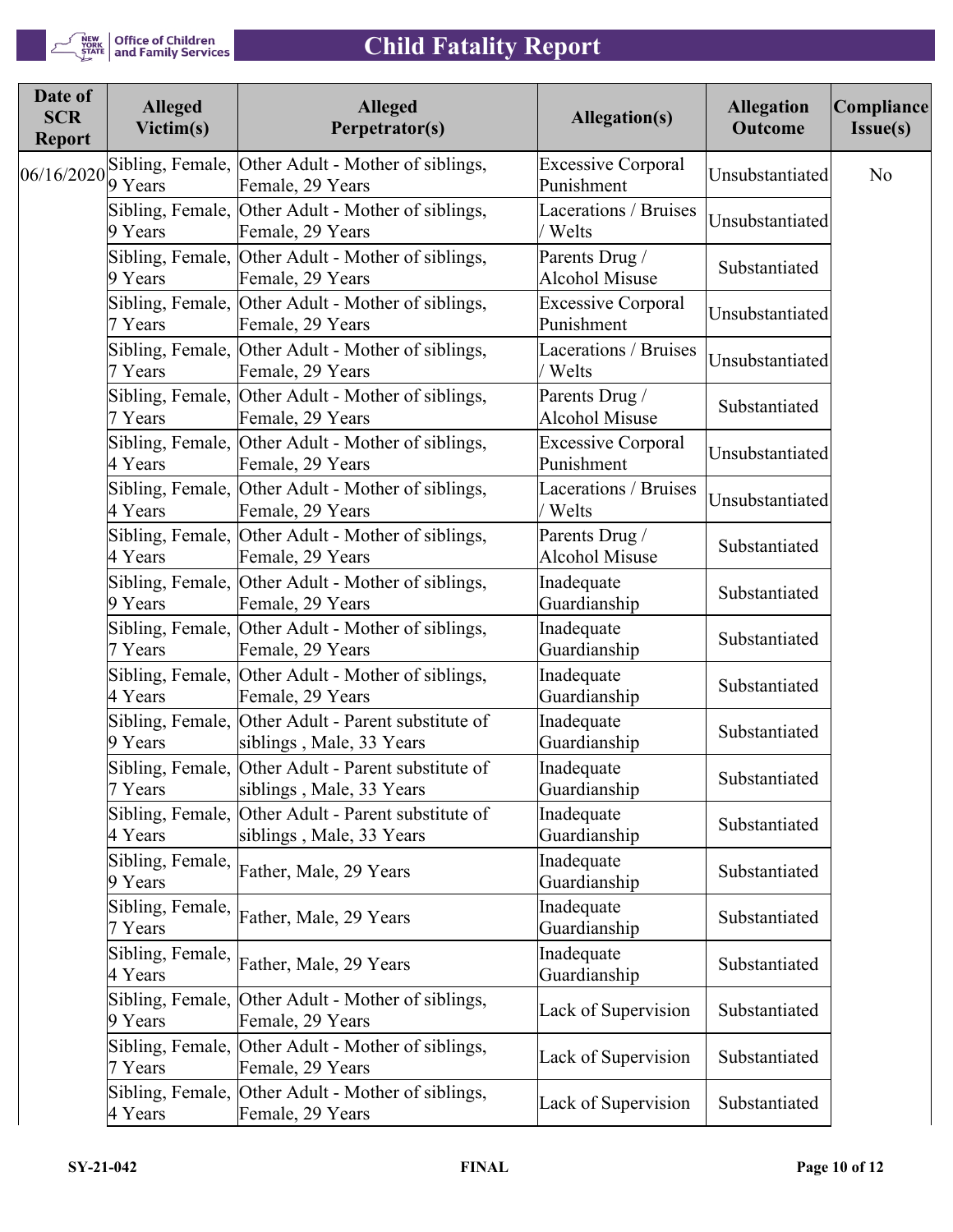

| $9$ Years       | Sibling, Female, Other Adult - Parent substitute of<br>siblings, Male, 33 Years | Lack of Supervision              | Substantiated   |
|-----------------|---------------------------------------------------------------------------------|----------------------------------|-----------------|
| $7$ Years       | Sibling, Female, Other Adult - Parent substitute of<br>siblings, Male, 33 Years | Lack of Supervision              | Substantiated   |
| $\vert$ 4 Years | Sibling, Female, Other Adult - Parent substitute of<br>siblings, Male, 33 Years | Lack of Supervision              | Substantiated   |
| $9$ Years       | Sibling, Female, Other Adult - Parent substitute of<br>siblings, Male, 33 Years | Parents Drug /<br>Alcohol Misuse | Unsubstantiated |
| $7$ Years       | Sibling, Female, Other Adult - Parent substitute of<br>siblings, Male, 33 Years | Parents Drug /<br>Alcohol Misuse | Unsubstantiated |
| 4 Years         | Sibling, Female, Other Adult - Parent substitute of<br>siblings, Male, 33 Years | Parents Drug /<br>Alcohol Misuse | Unsubstantiated |

### **Report Summary:**

An SCR report was received by Oneida County Department of Social Services (OCDSS) and alleged that the mother and parent substitute of the now 10, 5 and 8-year-old SSs were drinking alcohol to the point of intoxication on a daily basis. When under the influence, the SS's mother became violent and the parent substitute passed out. The SS's mother and parent substitute got into physical altercations in the presence of the SSs. The parent substitute choked the SS's mother and punched her in the head. The SS's mother kicked the parent substitute in the face. On 7/13/20, an SCR report alleged that the father was aware of the concerns in the SS's mother's home and failed to intervene.

| <b>Report Determination: Indicated</b> | Date of Determination: $09/11/2020$ |
|----------------------------------------|-------------------------------------|
|----------------------------------------|-------------------------------------|

### **Basis for Determination:**

OCDSS determined through casework and collateral contacts that there was credible evidence to substantiate PD/AM against the SS's mother, LS against the SS's BM and PS and IG against the SS's BM, PS and the SF. OCDSS determined when they interviewed the SF that he was aware of the concerns of substance misuse by the SS's BM and concerns for domestic violence in the presence of the SSs and he failed to intervene.

### **OCFS Review Results:**

OCDSS completed all required face-to-face interviews, completed several home visits, addressed concerns of subsequent SCR reports, contacted the sources, provided notification letters, and completed required assessments. OCDSS discussed the concerns of domestic violence and substance misuse with the SS's BM and provided appropriate services.

**Are there Required Actions related to the compliance issue(s)?**  $\Box$  Yes  $\Box$  No

### **CPS - Investigative History More Than Three Years Prior to the Fatality**

Between 2011 and 2018, there were two indicated CPS investigations and two unfounded CPS investigations regarding the uncle against the grandmother and a parent substitute of the uncle. Substantiated allegations included Inadequate Guardianship and Lacerations/Bruises/Welts. Unsubstantiated allegations included Internal Injuries and Excessive Corporal Punishment. In 2014, the grandmother had a CPS FAR case, which was closed with no safety concerns.

### **Known CPS History Outside of NYS**

There was no known CPS History outside of NYS.